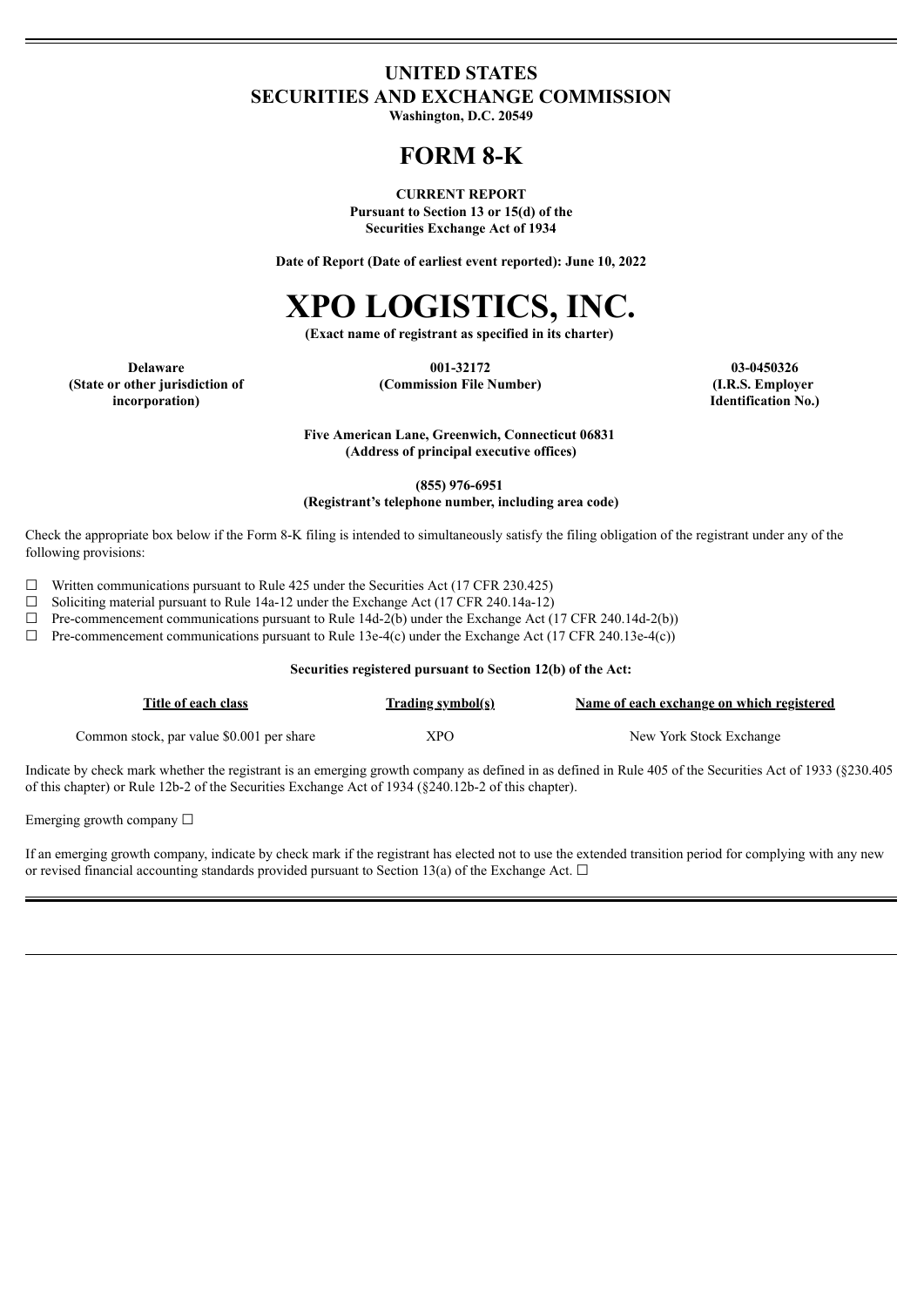#### **Item 1.01. Entry into a Material Definitive Agreement.**

On June 10, 2022, XPO Logistics, Inc. (the "company") entered into Amendment No. 7 to Credit Agreement (the "Amendment") by and among the company, certain subsidiaries of the company, certain lenders, and Morgan Stanley Senior Funding, Inc. in its capacity as agent (the "Agent"), amending the Senior Secured Term Loan Credit Agreement dated as of October 30, 2015 (as previously amended, amended and restated, supplemented or otherwise modified, the "Existing Term Loan Agreement"), by and among the company, certain subsidiaries of the company, certain lenders, and the Agent. The Amendment amended the Existing Term Loan Agreement to, among other things (i) waive any restriction thereunder relating to the company's previously announced proposed separation of its tech-enabled brokered transportation platform and (ii) permit the net proceeds of asset sales and other dispositions to be applied to repay outstanding indebtedness of the company or its subsidiaries, subject to certain terms and conditions.

The foregoing description of the Amendment does not purport to be complete and is qualified in its entirety by reference to the Amendment filed as Exhibit 10.1 to this Current Report on Form 8-K, which is incorporated herein by reference.

#### **Item 9.01. Financial Statements and Exhibits.**

(d) Exhibits.

| Exhibit No. | <b>Description</b>                                                                                                            |
|-------------|-------------------------------------------------------------------------------------------------------------------------------|
| <u>10.1</u> | Amendment No. 7 to Credit Agreement, dated as of June 10, 2022, by and among XPO Logistics, Inc., certain subsidiaries of the |
|             | <u>company, certain lenders, and Morgan Stanley Senior Funding, Inc., as agent.</u>                                           |
| 104.1       | Cover Page Interactive Data File (embedded within the Inline XBRL document)                                                   |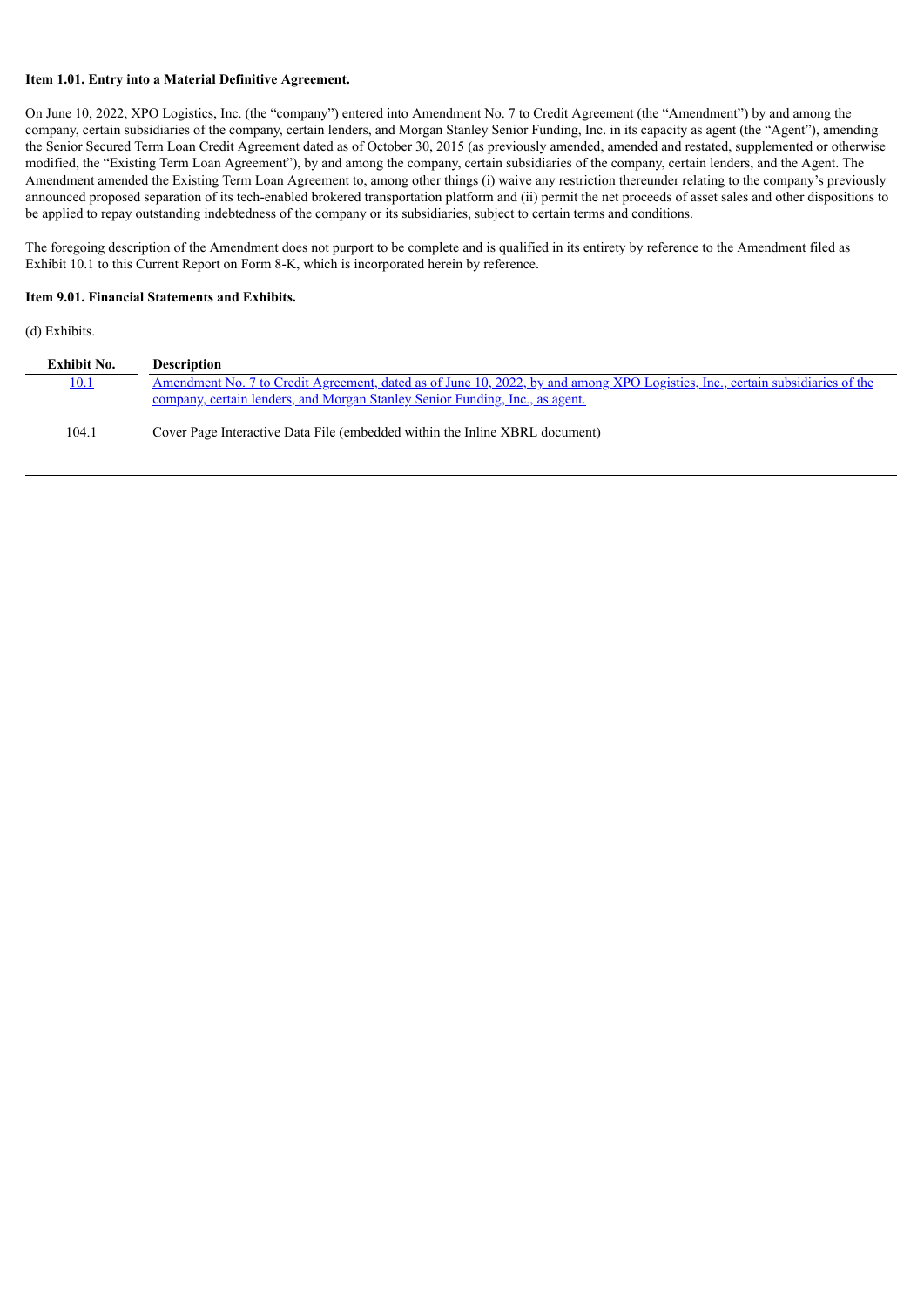#### **SIGNATURE**

Pursuant to the requirements of the Securities Exchange Act of 1934, as amended, the registrant has duly caused this Current Report on Form 8-K to be signed on its behalf by the undersigned hereunto duly authorized.

Date: June 13, 2022 XPO LOGISTICS, INC.

By: /s/ Ravi Tulsyan

Name: Ravi Tulsyan Title: Chief Financial Officer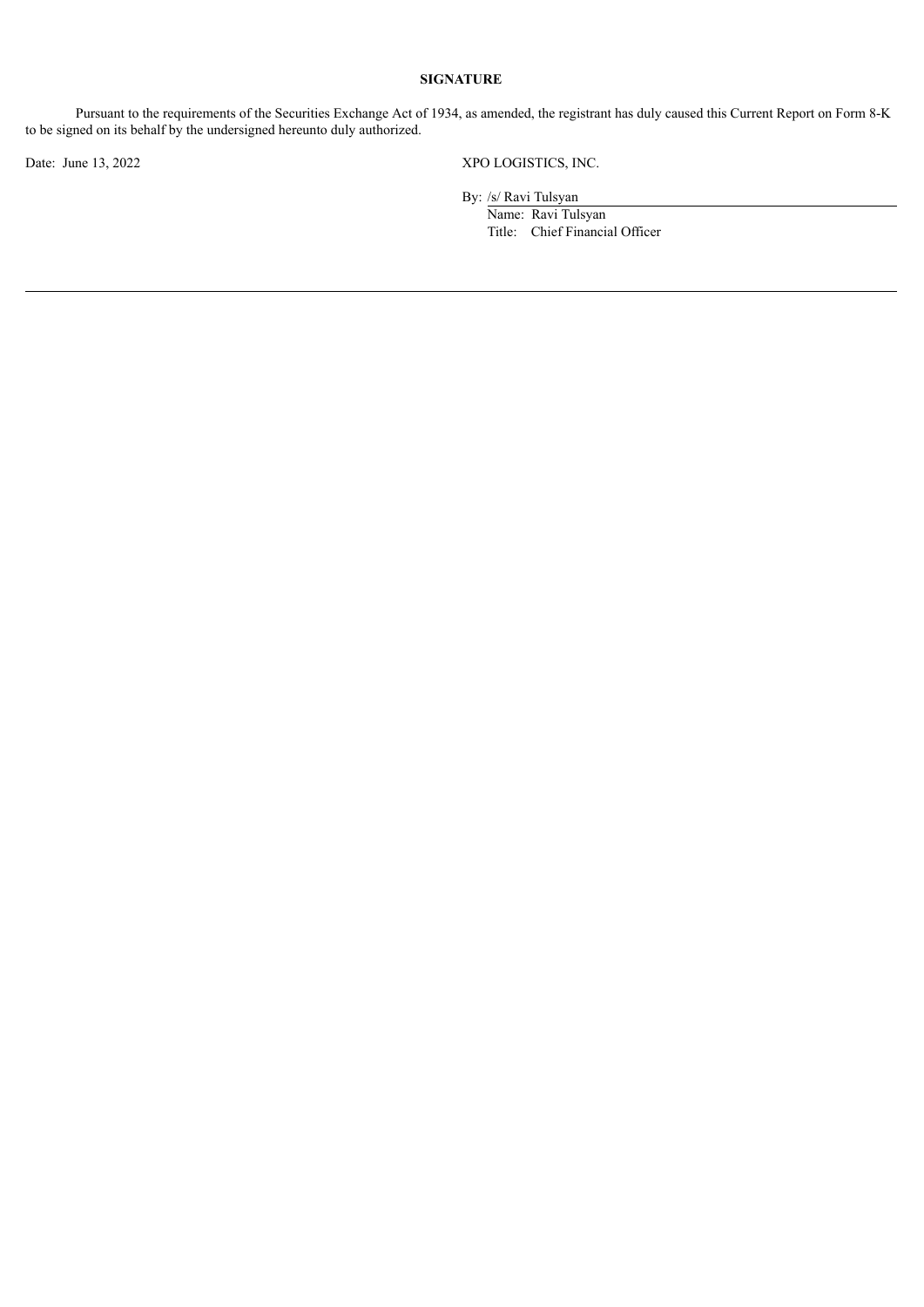#### **AMENDMENT NO. 7 TO CREDIT AGREEMENT**

<span id="page-3-0"></span>Amendment No. 7, dated as of June 10, 2022 (this "Amendment"), by and among XPO LOGISTICS, INC., a Delaware corporation (the "Borrower"), certain of the Borrower's Subsidiaries signatory hereto, the Lenders party hereto and MORGAN STANLEY SENIOR FUNDING, INC., in its capacity as administrative agent and collateral agent for the Lenders (in such capacities, the "Agent"), relating to the Senior Secured Term Loan Credit Agreement, dated as of October 30, 2015 (as amended, amended and restated, extended, supplemented or otherwise modified prior to the date hereof, the "Credit Agreement"), among the Borrower, the Subsidiaries of the Borrower from time to time party thereto, the Lenders from time to time party thereto and the Agent.

WHEREAS, the Borrower and the Requisite Lenders have agreed to amend the Credit Agreement as set forth herein.

NOW, THEREFORE, in consideration of the premises contained herein and for other good and valuable consideration, the receipt and sufficiency of which are hereby acknowledged, the parties hereto, intending to be legally bound hereby, agree as follows:

Section 1. **Defined Terms**. Unless otherwise specifically defined herein, each term used herein that is defined in the Credit Agreement has the meaning assigned to such term in the Credit Agreement.

Section 2. **Amendments**. Effective as of the Amendment No. 7 Closing Date (as defined below), the Credit Agreement shall be deemed amended as set forth below:

(a) The terms "Contribution", "Distribution", "Separation", "SpinCo", "Spin Documents" and "Spin Transactions" shall be redefined using the terms "GXO Spin Contribution", "GXO Spin Distribution", "GXO Spin Separation", "GXO SpinCo", "GXO Spin Documents" and "GXO Spin Transactions", respectively, with the definitions thereof otherwise unchanged from the Credit Agreement as in effect prior to such amendments.

(b) The following terms shall be added in alphabetical order:

""Amendment No. 7" means Amendment No. 7 to Credit Agreement dated as of June 10, 2022 among the Borrower, the other Credit Parties thereto, the Lenders party thereto and the Agent.

"Amendment No. 7 Closing Date" has the meaning set forth in Amendment No. 7, and occurred on June 10, 2022.

"NAT SpinCo" means a domestic Person formed or to be formed by or on behalf of the Borrower in connection with the NAT Spin **Transactions** 

"NAT Spin Contribution" means the transfer of the stock or other Equity Interests of certain Subsidiaries of Borrower holding the assets, liabilities and/or operations of all or a portion of the North American brokered transportation services business and last mile logistics, managed transportation and global forwarding businesses of the Borrower and its Subsidiaries, along with the transfer and assignment of certain related assets and liabilities of the Borrower or its Subsidiaries to NAT SpinCo and its Subsidiaries.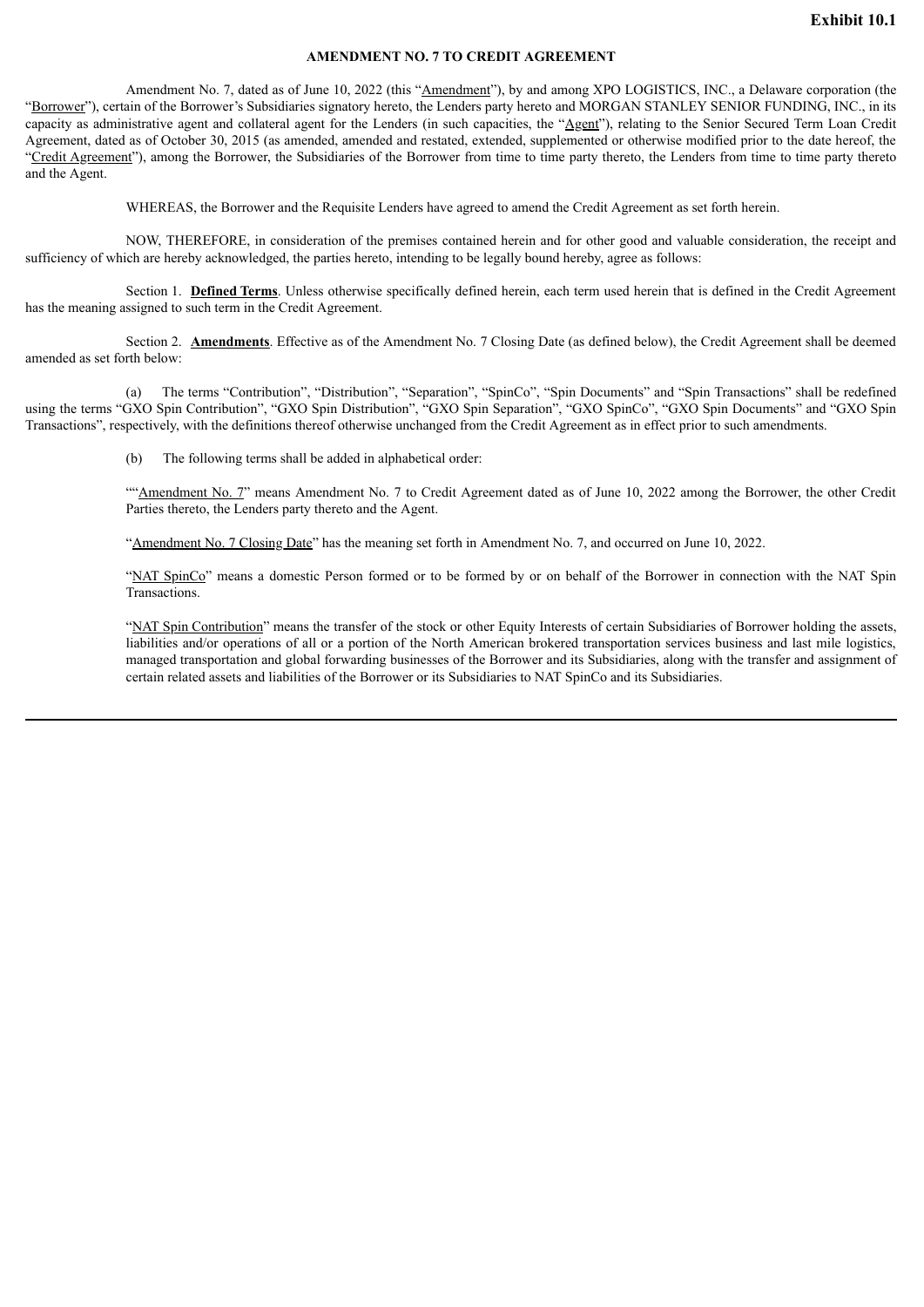"NAT Spin Distribution" means the distribution, in one or more transactions, to the equityholders of Borrower of at least 80.1% of the Equity Interests of NAT SpinCo (with cash in lieu of any fractional shares, if applicable).

"NAT Spin Separation" means each of the NAT Spin Contribution, the NAT Spin Distribution and each of the other transactions ancillary to or as otherwise part of a plan with the foregoing, including but not limited to any distributions or other transfers of cash and/or other property or liabilities by NAT SpinCo or its Subsidiaries to Borrower or its Subsidiaries in connection with the NAT Spin Contribution and, as and to the extent determined by the Borrower to be necessary or desirable in connection with the foregoing, the assumption by NAT SpinCo or any of its Subsidiaries of any liabilities of Borrower.

"NAT Spin Transactions" means (a) the Incurrence of Indebtedness by NAT SpinCo or a subsidiary of NAT SpinCo, (b) any distributions paid by or on behalf of, or issuances of stock or securities by, NAT SpinCo to the Borrower in connection with the Separation, (c) the consummation of each of the NAT Spin Contribution, NAT Spin Distribution and NAT Spin Separation and the other transactions related thereto or to facilitate the NAT Spin Contribution, NAT Spin Distribution or NAT Spin Separation, as applicable, as determined in good faith by the Borrower, which determination shall be conclusive, (d) the execution and performance of all agreements (along with schedules and exhibits thereto) entered into by or between Borrower or any of its Subsidiaries, on the one hand, and NAT SpinCo or any of its Subsidiaries, on the other hand, relating to or in connection with the NAT Spin Contribution, the NAT Spin Separation, the NAT Spin Distribution or any other transactions necessary to complete the NAT Spin Contribution, the NAT Spin Separation or the NAT Spin Distribution, including but not limited to, the separation and distribution agreement, the transition services agreement, the tax matters agreement, the employee matters agreement, the intellectual property license agreement and the transfer documents (the items in this clause (d), collectively, the "NAT Spin Documents") and (e) the payment of fees and expenses related to the foregoing.

"SpinCo" means (a) GXO Logistics, Inc. or (b) NAT SpinCo, or both of them, as the context may require.

"Spin Documents" means (a) the GXO Spin Documents or (b) the NAT Spin Documents, or all of them, as the context may require

"Spin Transactions" means (a) the GXO Spin Transactions or (b) the NAT Spin Transactions, or all of them, as the context may require."

(c) Section 2.3(b)(ii) shall be amended to (a) add ", clause (b)(ii)(C)" immediately after the first appearance of the phrase "clause (b)  $(ii)(B)$ " and (b) include a new clause  $(C)$  as follows:

> "(C) With respect to any Net Proceeds received with respect to any Prepayment Disposition prior to or following the Amendment No. 7 Closing Date, at the option of Borrower and so long as no Event of Default shall have occurred and be continuing, Borrower may apply all or any portion of such Net Proceeds to redeem, repurchase, repay or otherwise satisfy Indebtedness for borrowed money of the Borrower or its Restricted Subsidiaries (or to replenish such amounts so applied, or to repay debt the proceeds of which were so applied) within 12 months following receipt of such Net Proceeds, *provided*, that if any Net Proceeds are no longer intended to be or cannot be so applied, or have not been applied within the time period set forth above, an amount equal to any such Net Proceeds shall be applied as set forth in Section 2.3(a)(ii)(A) or (B) in accordance with the time periods set for therein following Borrower's reasonable determination that such Net Proceeds are no longer intended to be or cannot be so applied as set forth in this Section  $2.3(b)(ii)(C)$ ."

> > -2-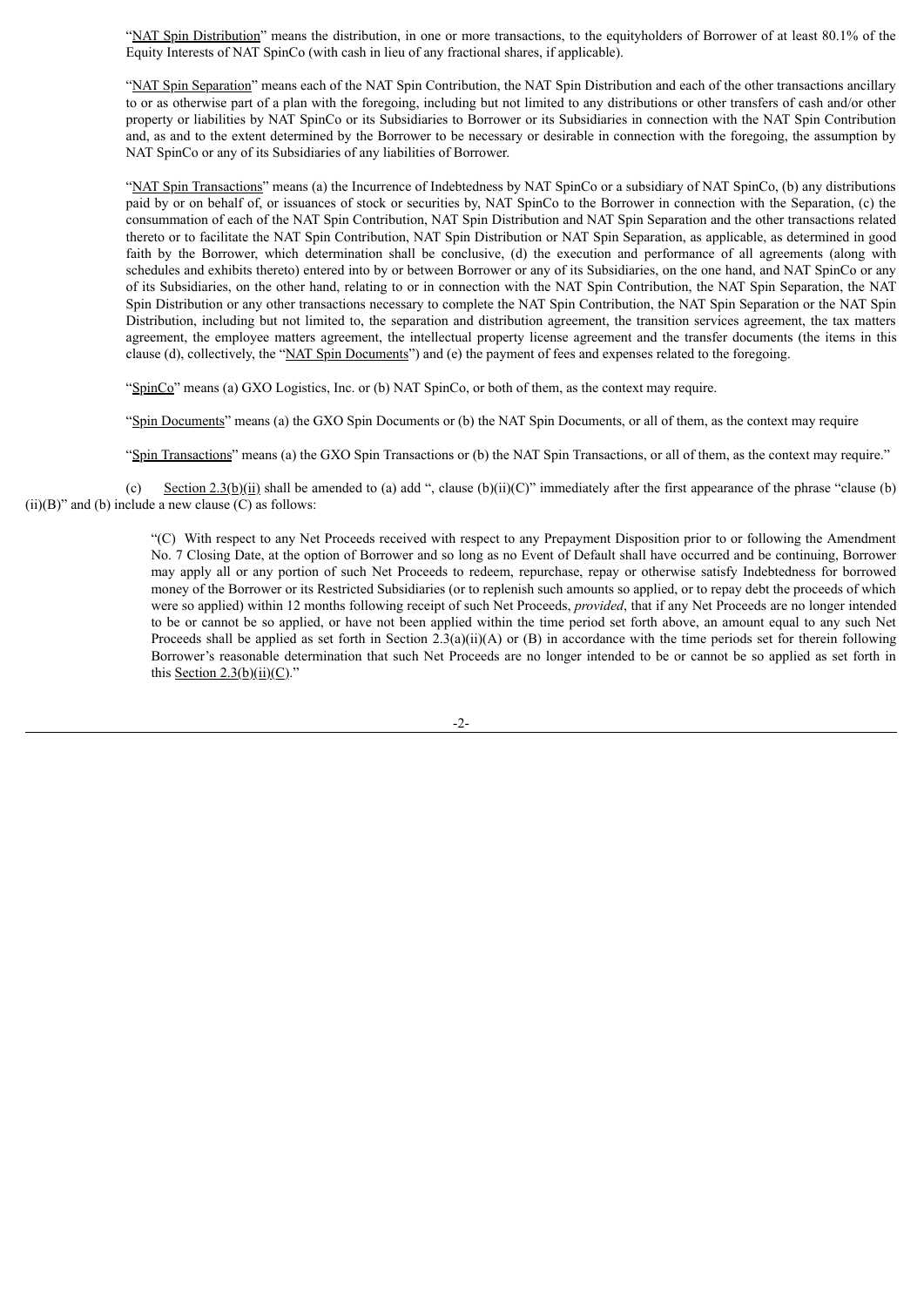Section 3. **Representations and Warranties**. The Borrower and each other Credit Party hereby represents and warrants to the Agent and the Lenders that on the Amendment No. 7 Closing Date:

(i) no Default or Event of Default shall have occurred and be continuing immediately prior to or immediately after the effectiveness of this Amendment; and

(ii) the representations and warranties set forth in Section 4 of the Credit Agreement and in each other Loan Document shall be true and correct in all material respects on and as of the Amendment No. 7 Closing Date, except to the extent that such representations or warranties expressly relate to an earlier date, in which case they shall be true and correct in all material respects as of such earlier date.

Section 4. **Effectiveness.** This Amendment shall become effective as of the first date when each of the following conditions shall have been satisfied (the date of satisfaction of such conditions, which date is June 10, 2022, the "Amendment No. 7 Closing Date"):

(i) The Agent shall have received from the Borrower, each other Credit Party, the Agent and Requisite Lenders (each Lender party hereto, a "Consenting Lender", and collectively, the "Consenting Lenders") an executed counterpart hereof or other written confirmation (in form satisfactory to the Agent) that such party has signed a counterpart hereof;

(ii) The Agent shall have received, for the ratable account of the Consenting Lenders, an amendment fee equal to \$5,000,000, which fee shall be shared among the Consenting Lenders based on each Consenting Lender's pro rata share of the outstanding Loans held by all Consenting Lenders immediately prior to the effectiveness of this Amendment;

(iii) All fees and out-of-pocket expenses of the Agent required to be paid or reimbursed by the Borrower on the Amendment No. 7 Closing Date under Section 12.3 of the Credit Agreement, shall, to the extent invoiced and provided in writing to the Borrower at least one Business Day prior to the Amendment No. 7 Closing Date, have been paid or reimbursed; and

(iv) The representations and warranties made pursuant to Section 3 hereof shall be true and correct in all material respects on and as of the Amendment No. 7 Closing Date, except to the extent that such representations or warranties expressly relate to an earlier date, in which case they shall be true and correct in all material respects as of such earlier date.

Section 5. **Governing Law**. This Amendment shall be governed by and construed and interpreted in accordance with the laws of the State of New York.

Section 6. **Credit Agreement Governs**. Except as expressly set forth herein, this Amendment shall not by implication or otherwise limit, impair, constitute a waiver of or otherwise affect the rights and remedies of any Lender or the Agent under the Credit Agreement or any other Loan Document, and shall not alter, modify, amend or in any way affect any of the terms, conditions, obligations, covenants or agreements contained in the Credit Agreement or any other Loan Document, all of which are ratified and affirmed in all respects and shall continue in full force and effect (it being understood and agreed, for the avoidance of doubt, that neither Consenting Lenders nor their assignees may assert, or direct the Agent to assert, any claim or default arising from the consummation of the Spin Transactions (as defined in the Credit Agreement as amended by this Amendment) or from this Amendment). Nothing herein shall be deemed to entitle any Credit Party to a future consent to, or a waiver, amendment, modification or other change of, any of the terms, conditions, obligations, covenants or agreements contained in the Credit Agreement or any other Loan Document in similar or different circumstances. This Amendment shall constitute a Loan Document for purposes of the Credit Agreement and from and after the Amendment No. 7 Closing Date, all references to the Credit Agreement in any Loan Document and all references in the Credit Agreement to "this Agreement," "hereunder," "hereof" or words of like import referring to the Credit Agreement, shall, unless expressly provided otherwise, refer to the Credit Agreement as amended by this Amendment.

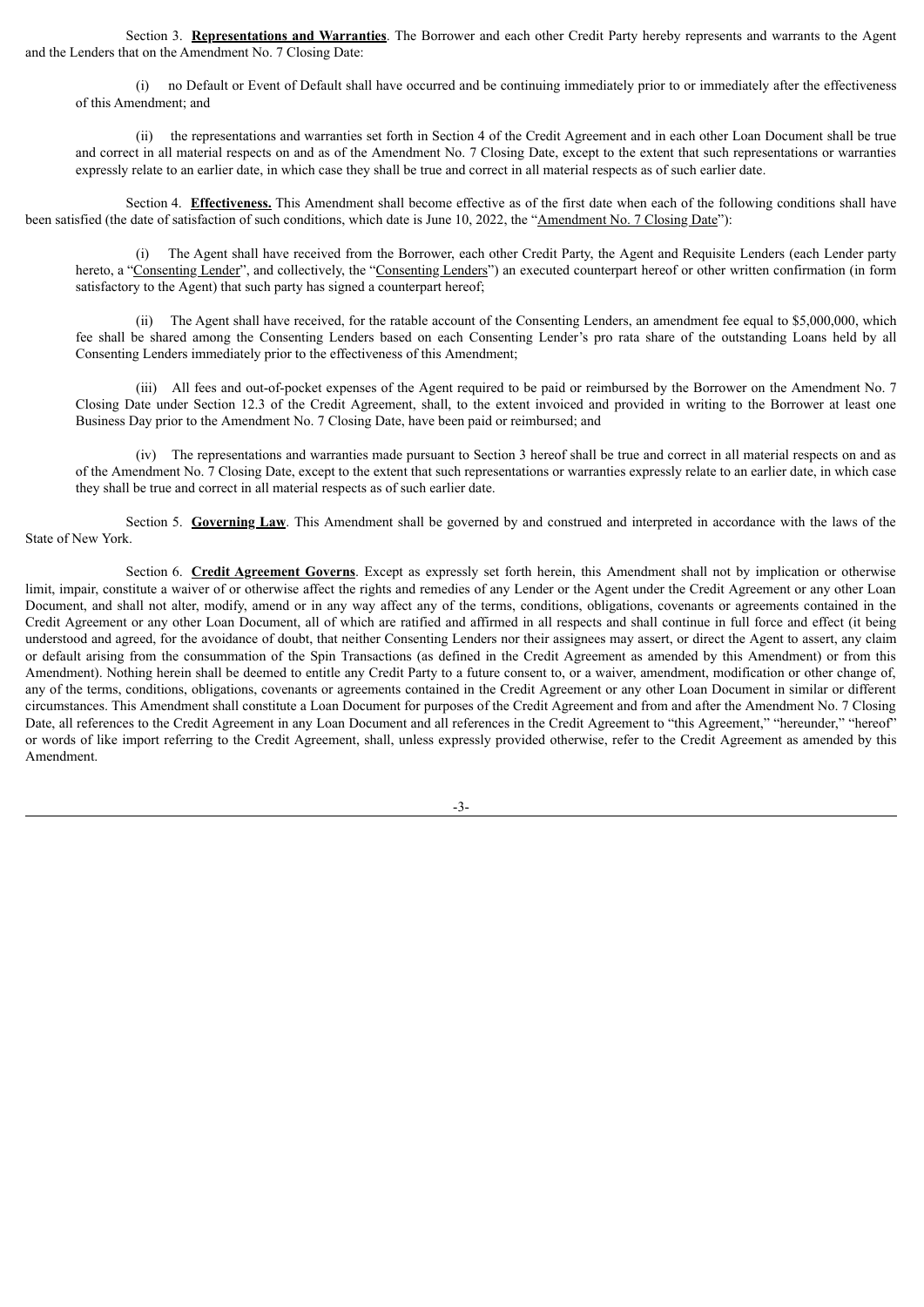Section 7. **Counterparts**. This Amendment may be signed in any number of counterparts, each of which shall be an original, with the same effect as if the signatures thereto and hereto were upon the same instrument. Delivery of an executed counterpart of a signature page to this Amendment by facsimile or electronic (i.e., "pdf" or "tif") transmission shall be effective as delivery of a manually executed counterpart of this Amendment. Any signature to this Amendment may be delivered by electronic mail (including pdf) or any electronic signature complying with the U.S. federal ESIGN Act of 2000 or the New York Electronic Signature and Records Act or other transmission method and any counterpart so delivered shall be deemed to have been duly and validly delivered and be valid and effective for all purposes to the fullest extent permitted by applicable law.

Section 8. **Agent Acting at Direction of Requisite Lenders**. By their signature hereto, the Requisite Lenders direct and authorize the Agent to execute this Amendment.

[Remainder of page intentionally left blank]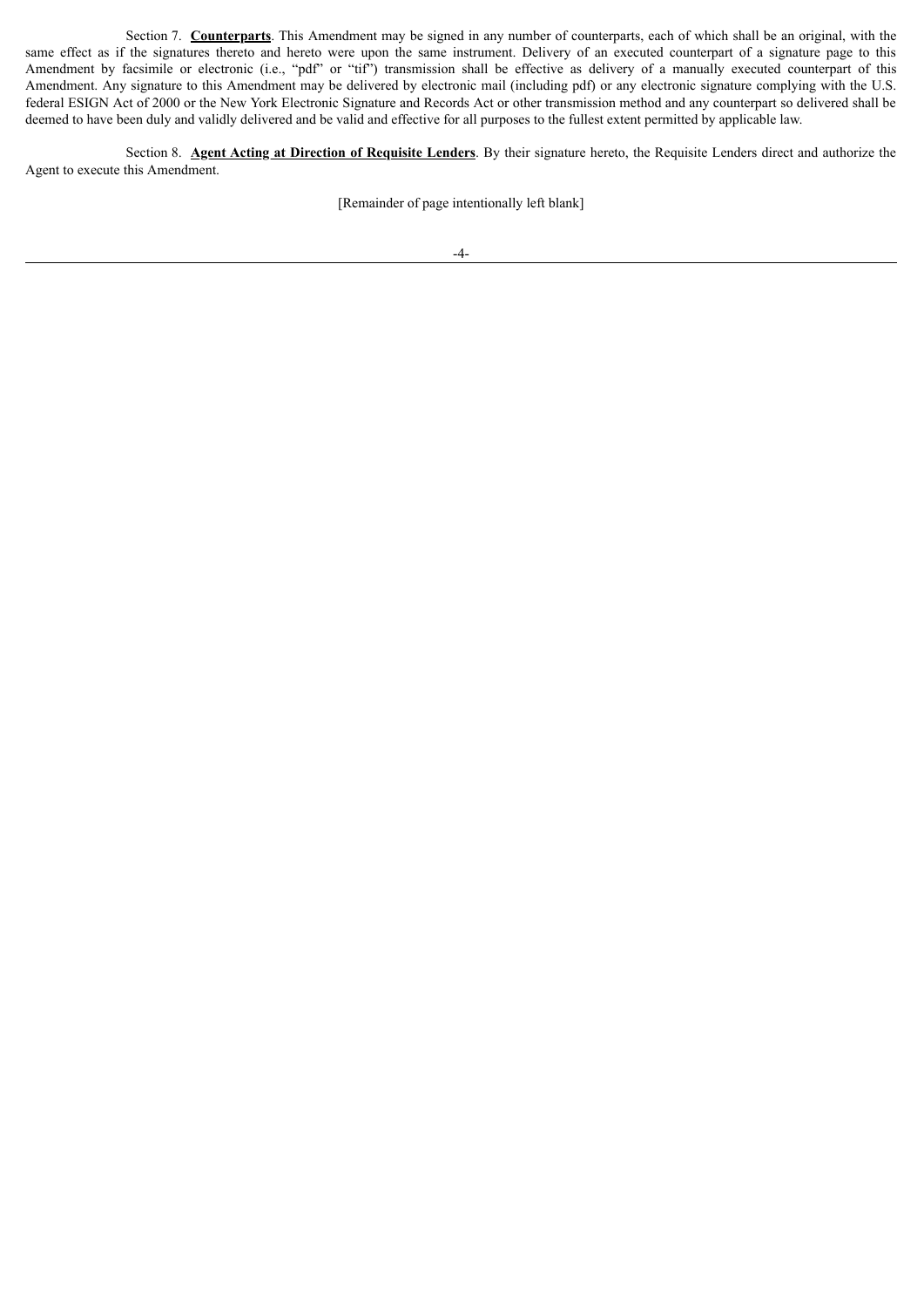IN WITNESS WHEREOF, the parties hereto have caused this Amendment to be duly executed as of the date first above written.

### **BORROWER**:

XPO LOGISTICS, INC.

By: /s/ Lorraine Sperling

Name: Lorraine Sperling Title: Senior Vice President and Treasurer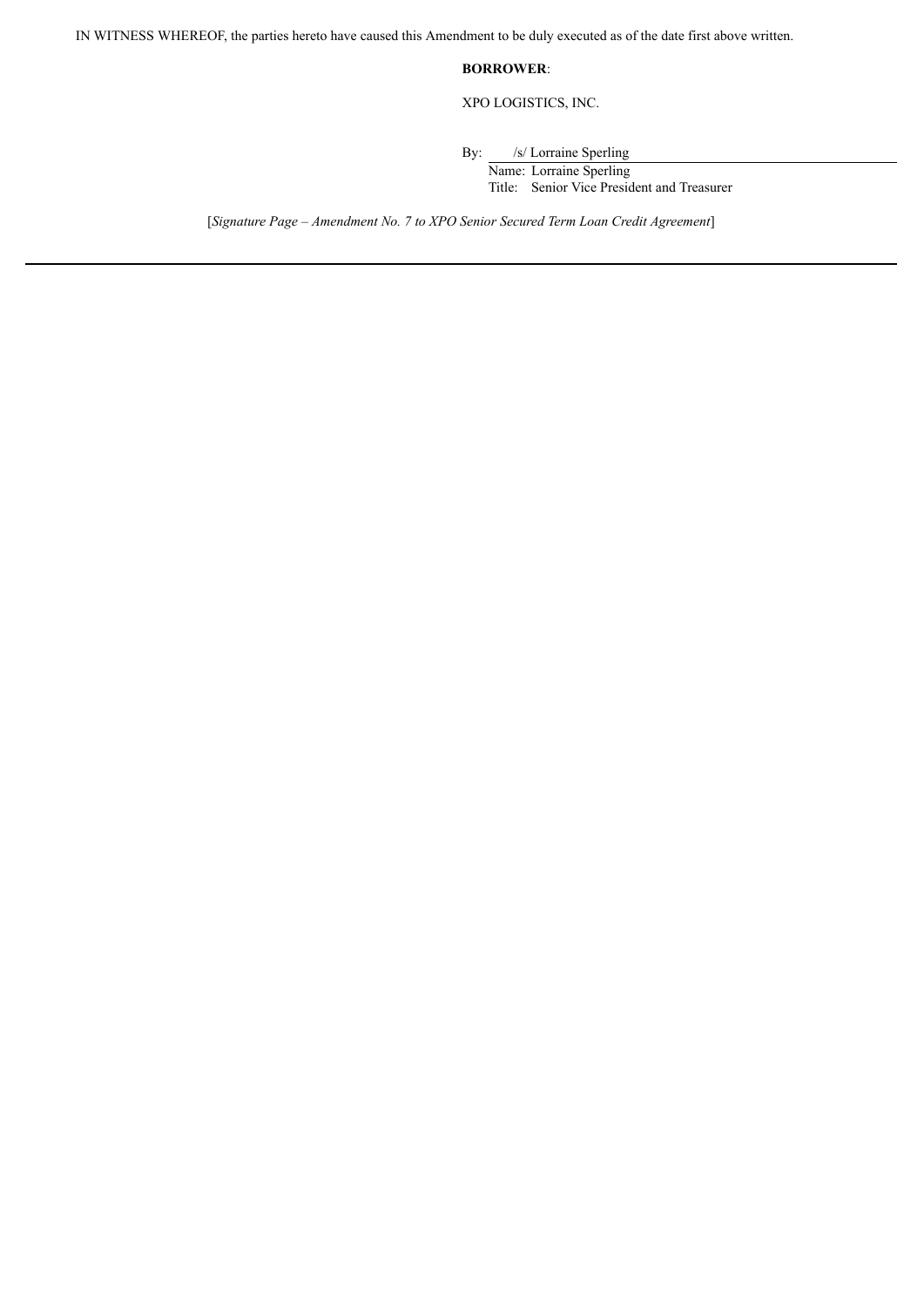**GUARANTORS:**

**BOUNCE LOGISTICS, LLC JACOBSON LOGISTICS COMPANY, L.C. JACOBSON TRANSPORTATION COMP ANY, INC. JHCI HOLDING USA, INC. NAT HOLDINGS, LLC XPO AIR CHARTER, LLC XPO CNW, INC. XPO COURIER, LLC XPO CUSTOMS CLEARANCE SOLUTIONS, LLC XPO DEDICATED, LLC XPO ENTERPRISE SERVICES, LLC XPO GLOBAL FORWARDING, INC. XPO LAND HOLDINGS, LLC XPO LAST MILE, INC. XPO LAST MILE HOLDING, INC. XPO LOGISTICS EXPRESS, LLC XPO LOGISTICS FREIGHT, INC. XPO LOGISTICS MANAGED TRANSPORTATION, LLC XPO LOGISTICS MANUFACTURING, LLC XPO LOGISTICS NLM, LLC XPO LOGISTICS, LLC XPO LTL HOLDINGS, LLC XPO LTL SOLUTIONS, LLC XPO MANUFACTURING HOLDINGS, LLC XPO NAT SOLUTIONS, LLC XPO PROPERTIES, INC.**

By: /s/ Lorraine Sperling Name: Lorraine Sperling Title: Senior Vice President, Treasurer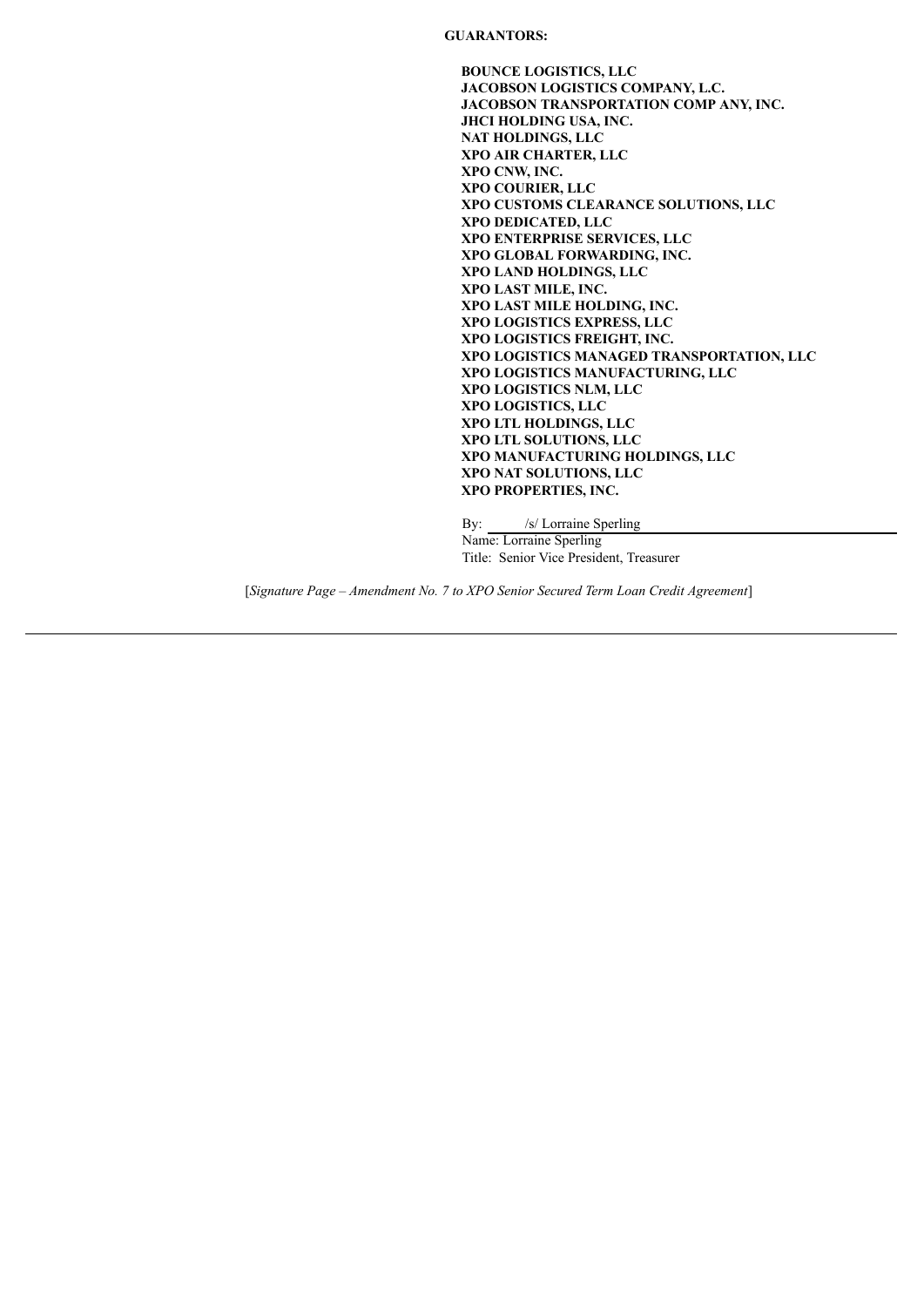**AGENT:**

MORGAN STANLEY SENIOR FUNDING, INC., as Agent

By: /s/ Lisa Hanson Name: Lisa Hanson Title: Authorized Signatory